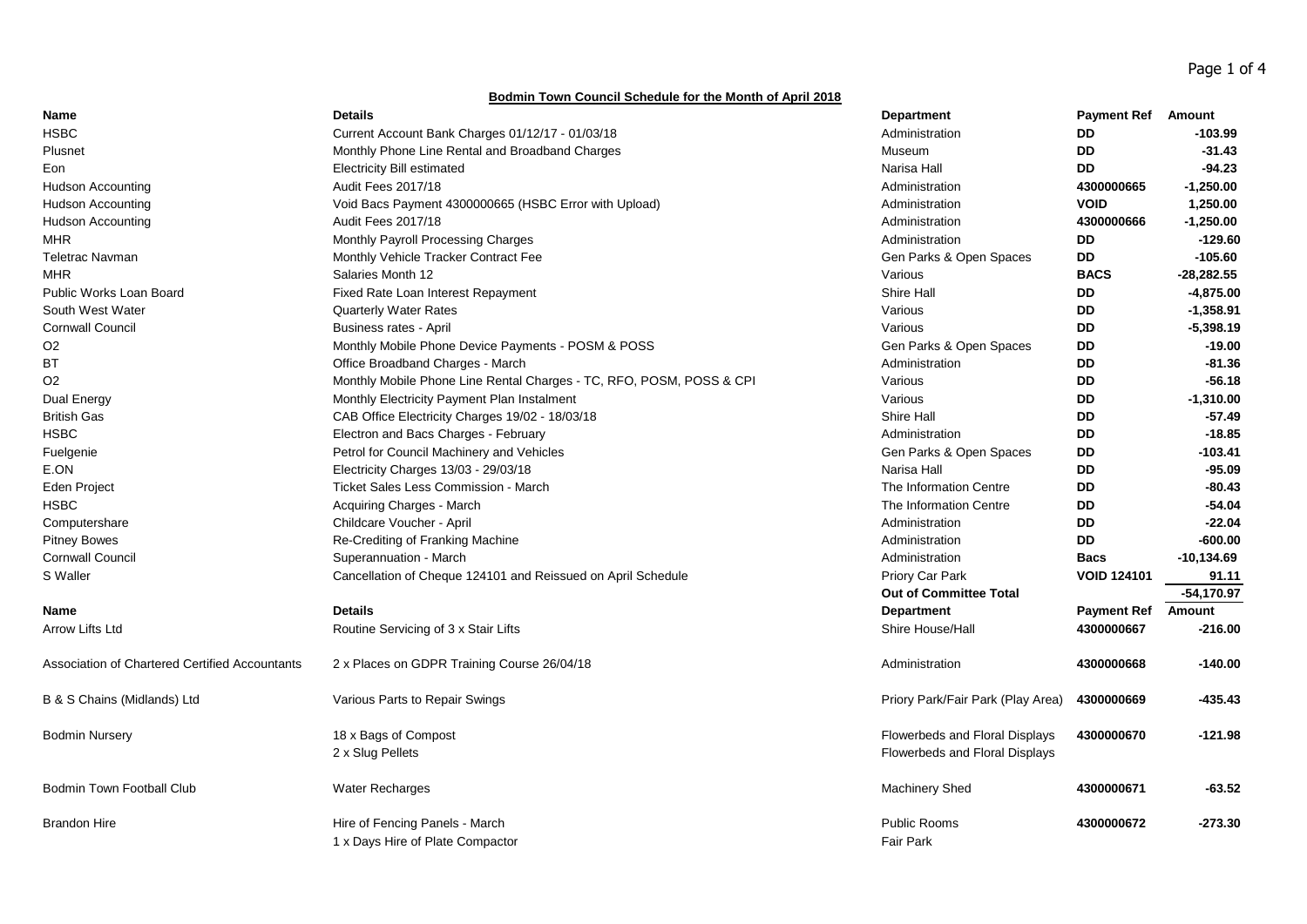## Page 2 of 4

| <b>Buckerell Lodge</b>                                                       | 2 x Nights Accommodation for ROSPA Training Course - Property Maintenance Operative                                                                                                                      | Gen Com Parks & Open Spaces                                                                                                                             | 4300000673 | -140.00    |
|------------------------------------------------------------------------------|----------------------------------------------------------------------------------------------------------------------------------------------------------------------------------------------------------|---------------------------------------------------------------------------------------------------------------------------------------------------------|------------|------------|
| Carters Packaging Ltd                                                        | Various Paper Gift Bags                                                                                                                                                                                  | The Information Centre                                                                                                                                  | 4300000674 | $-58.02$   |
| Charterwood                                                                  | <b>Market Rental Valuation Report</b>                                                                                                                                                                    | Narisa Hall                                                                                                                                             | 4300000675 | -120.00    |
| <b>CIPFA Business Ltd</b>                                                    | Onsite Treasury and Risk Management Course - Councillors                                                                                                                                                 | <b>Members Expenses</b>                                                                                                                                 | 4300000676 | $-2347.38$ |
| <b>Cornwall Association of Local Councils</b>                                | 2 x places at GDPR Training Course - RFO and Town Clerk                                                                                                                                                  | Administration                                                                                                                                          | 4300000677 | $-2520.31$ |
| Cornwall Council                                                             | CCTV System Maintenance Charges April - June                                                                                                                                                             | <b>CCTV</b>                                                                                                                                             | 4300000678 | $-2928.64$ |
| <b>Cornish Times Ltd</b>                                                     | Full Colour Advert Spring Issue of Cornish Visitor Guide                                                                                                                                                 | <b>Bodmin Town Museum</b>                                                                                                                               | 4300000679 | $-60.00$   |
| <b>Cormac Solutions Ltd</b>                                                  | Hire of Parks Vehicle - February and March<br>Cleaning Contract Charges - February<br>1 x Fuel Fob - Hire Vehicle<br>Fuel for Council Vehicles 26/02 - 01/04/18<br>Various Signpost Base Plates and Caps | Gen Com Parks & Open Spaces<br>Priory & Higher Bore Street<br>Gen Com Parks & Open Spaces<br>Gen Com Parks & Open Spaces<br>Gen Com Parks & Open Spaces | 4300000680 | $-2625.59$ |
| Jeremy Ley                                                                   | Basic Content Website Management Contract 06/04/18 - 06/10/18                                                                                                                                            | Administration                                                                                                                                          | 4300000681 | $-1848.00$ |
| E.On - Unmetered supplies                                                    | Pay and Display Machine Electricity Charges 01/01 - 31/03/18<br>Street Light Electricity Charges - March                                                                                                 | Priory Car Park<br>Priory & Fair Parks                                                                                                                  | 4300000682 | $-128.25$  |
| <b>Falmouth Town Council</b>                                                 | 2 x Places at Managing People Training Course - POSM and POSS                                                                                                                                            | Gen Com Parks & Open Spaces                                                                                                                             | 4300000683 | -139.16    |
| The Friends Of Luxulyan Valley                                               | Items for Resale                                                                                                                                                                                         | The Information Centre                                                                                                                                  | 4300000684 | $-16.00$   |
| <b>Grant Thornton UK LLP</b>                                                 | External Audit Fees 2016/17                                                                                                                                                                              | Administration                                                                                                                                          | 4300000685 | $-5834.40$ |
| <b>Brian Hanscomb</b>                                                        | Items for Resale                                                                                                                                                                                         | The Information Centre                                                                                                                                  | 4300000686 | $-18.70$   |
| Hewaswater Scaffolding Ltd                                                   | Hire of 2 x Doorway Scaffolds to Cover Museum and BCA Entrances                                                                                                                                          | <b>Public Rooms</b>                                                                                                                                     | 4300000687 | -115.25    |
| <b>BNP Paribas Leasing Solutions Ltd</b>                                     | Leasing of Franking Machine 25/04 - 24/07/18                                                                                                                                                             | Administration                                                                                                                                          | 4300000688 | $-94.80$   |
| Ricoh UK Ltd                                                                 | Quarterly Photocopier Leasing and Usages Charges<br>Quarterly Photocopier Leasing and Usages Charges<br>Quarterly Photocopier Leasing and Usages Charges                                                 | Administration<br>The Information centre<br><b>Bodmin Town Museum</b>                                                                                   | 4300000689 | -929.20    |
| Institute of Cemetery & Crematorium Management Annual Membership Renewal Fee |                                                                                                                                                                                                          | Administration                                                                                                                                          | 4300000690 | -90.00     |
| Jewson Limited                                                               | 20kg Bag of Postcrete and 2 x Heavy Duty Brushes                                                                                                                                                         | Gen Com Parks & Open Spaces                                                                                                                             | 4300000691 | $-19.36$   |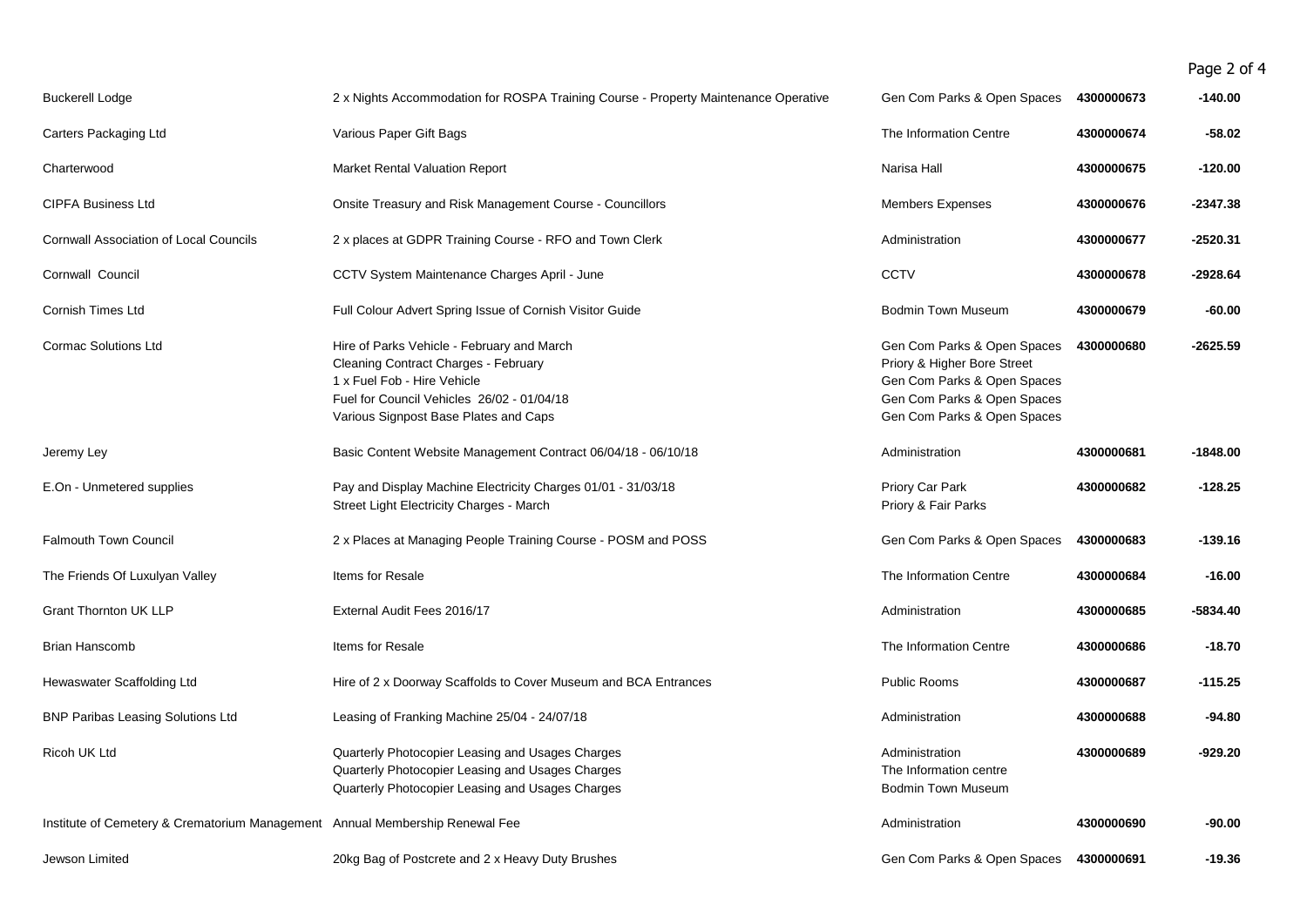Page 3 of 4

| Kernow Training Ltd                            | Onsite Tractor Backhoe Training Course - General Labourer                                    | Gen Com Parks & Open Spaces                          | 4300000692 | $-250.00$  |
|------------------------------------------------|----------------------------------------------------------------------------------------------|------------------------------------------------------|------------|------------|
| <b>Kestrel Guards</b><br><b>Kestrel Guards</b> | Mobile Guard patrols 16/03 - 14/04/18<br>Guard Cover for Room Bookings 12/03 - 13/04/18      | Narisa Hall<br>Shire House Complex                   | 4300000693 | $-307.80$  |
| Kompan Ltd                                     | 2 x Agility Trails and Climbing Net                                                          | Gen Com Parks & Open Spaces                          | 4300000694 | $-8073.60$ |
| Stephanie Meads                                | Curatorial Support 01/11 - 31/03/18                                                          | Bodmin Town museum                                   | 4300000695 | -390.00    |
| Memorabilia Pack Company Ltd                   | Items for Resale                                                                             | <b>Bodmin Town Museum</b>                            | 4300000696 | -103.36    |
| Mill Autoquip                                  | 2 x Windscreen Wipers - Piaggio Van                                                          | Gen Com Parks & Open Spaces                          | 4300000697 | $-10.08$   |
| Mole Valley Farmers                            | 1 x 7ft Strainer                                                                             | Flowerbeds and Floral Displays                       | 4300000698 | $-16.63$   |
| <b>Modes Users Association</b>                 | Annual Support Contract and Licence Renewal Charges                                          | <b>Bodmin Town Museum</b>                            | 4300000699 | $-252.00$  |
| Officesmart                                    | Various Stationery                                                                           | Administration                                       | 4300000700 | -135.36    |
| Oluna                                          | Labour Charges for Painting of Metal Work                                                    | <b>Mount Folly</b>                                   | 4300000701 | $-610.00$  |
| <b>Palace Printers</b>                         | Printing of 21 x Various Style Court Experience Ticket Books                                 | Administration                                       | 4300000702 | $-105.00$  |
| Pear Technology Services Ltd                   | Annual PT Mapper and Maplink Technical Support Charges                                       | Administration                                       | 4300000703 | -270.00    |
| <b>Pentland Plants Ltd</b>                     | Various Plants                                                                               | Flowerbeds and Floral Displays                       | 4300000704 | -667.82    |
| Proludic Ltd<br>Proludic Ltd                   | Tournicolo Platform Parts and Fixings<br>Pirate Ship Wheel and Fixings                       | Victoria Park (Play Area)<br>Priory Park (Play Area) | 4300000705 | $-1101.19$ |
| RTP Surveyors Ltd                              | Onsite Inspection and Report on Condition of Steps leading to Church                         | St Petrocs Closed Churchyards                        | 4300000706 | -180.00    |
| Saniflo Services                               | Call Out to Repair Faulty Level Access Toilet                                                | Shire Hall                                           | 4300000707 | $-85.00$   |
| Trade UK                                       | 1 x Tamper Bar and 1 x trenching Tamper                                                      | Gen Com Parks & Open Spaces                          | 4300000708 | $-67.98$   |
| <b>SSE Contracting Ltd</b>                     | Replacement of CCTV Camera Bracket<br>Quarterly Street lighting Maintenance Contract Charges | CCTV                                                 | 4300000709 | $-611.12$  |
| G4S Cash Solutions (UK) Limited                | Cash Processing and Collections Charges December 2017 - May 2018                             | Priory Car Park                                      | 4300000710 | -1292.20   |
| SUEZ Recycling and Recovery UK Ltd             | Trade and Recycling Waste Collections - March                                                | Shire House Complex                                  | 4300000711 | $-90.07$   |